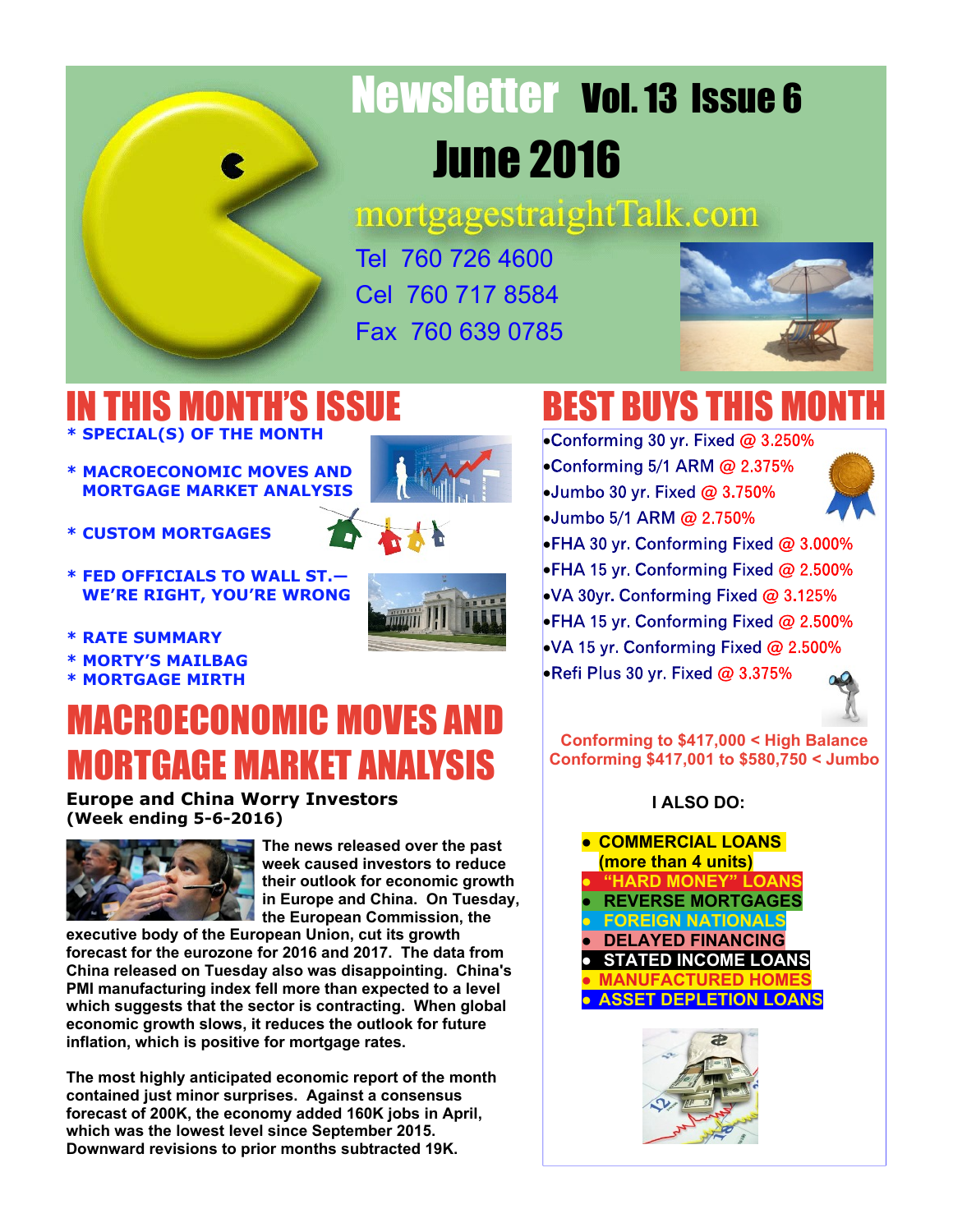**Strength was seen in health care, while the retail sector was weak.**

**The unemployment rate remained at 5.0%. Average hourly earnings, an indicator of wage growth, were 2.5% higher than a year ago. The weakness in job gains was offset by the strength in the wage data, and the report caused little change in mortgage rates.**

#### **Retail Sales Jump (Week ending 5-13-2016)**



**The economic data released over the past week was generally better than expected. Strength was seen in retail sales, the labor market, and consumer sentiment. As a result, mortgage rates ended the week a little higher, but they remain near the best levels of the year.**

**After a slow start to the year, Friday's report on retail sales went a long way to increase optimism about stronger economic growth during the second quarter. April retail sales, excluding the volatile auto component, jumped**

**0.8% from March, which was far more than expected. It was the largest monthly gain in nearly a year. The results for March also were revised higher.**

**Despite what appeared to be a weak report on jobless claims, this week's labor market data was encouraging. A spike in jobless claims was seen, but this was due to a strike at Verizon. Nice gains were seen in the JOLTS report, which measures job openings and labor turnover rates. The JOLTS report helps to provide a broader picture of the performance of the labor market. Job openings in March increased to levels which were very close to record highs. The "quits rate" also was at levels consistent with a healthy labor market. Employees are more likely to voluntarily leave their jobs if they are confident that they will find a better job.**

#### **Shift in Outlook for Fed Policy (Week ending 5-20-2016)**

**Speeches made by Fed officials during the first part of the week alerted investors that the Fed may be much closer to another federal funds rate hike than investors expected. On Wednesday, the release of the minutes from the April 27 Fed meeting confirmed this. In the minutes, Fed officials made it clear that they will consider raising rates as soon as June if economic conditions continue to improve. Investors currently view tighter Fed policy as negative for mortgage rates, so rates rose as the Fed's position became better understood.**



**One factor supporting the case for tighter monetary policy is stronger than expected improvement in the recent housing data. Existing home sales in April rose for the second straight month and were 6% higher than a year ago. Inventories of existing homes available for sale jumped 9% from March. Sales of existing homes make up about 90% of the market. Housing starts, an indicator of future sales activity for newly built homes, increased 7% in April from March.**

**Complicating the decision for the Fed a little is the recent inflation data. The core consumer price index (CPI) in April was 2.1% higher than a year ago, down from a multi-year high of 2.3% in February. After rising significantly for several months, core inflation has declined for the last two months. If this trend continues, it would make the Fed less likely to raise rates.**

#### **Huge Home Buying Activity (Week ending 5-27-2016)**



**Despite stronger than expected housing data and a nice rally in the stock market, investors showed significant demand for bonds, including mortgage backed securities (MBS). As a result, prices for MBS improved, causing mortgage rates to end the week a little lower.**

**The housing data released this week showed that home buyers were busy in April signing contracts to purchase homes. The market for both previously owned homes and newly built homes saw their best activity in**

**years. Improved labor market conditions and low mortgage rates are a great combination to support a very active housing market.**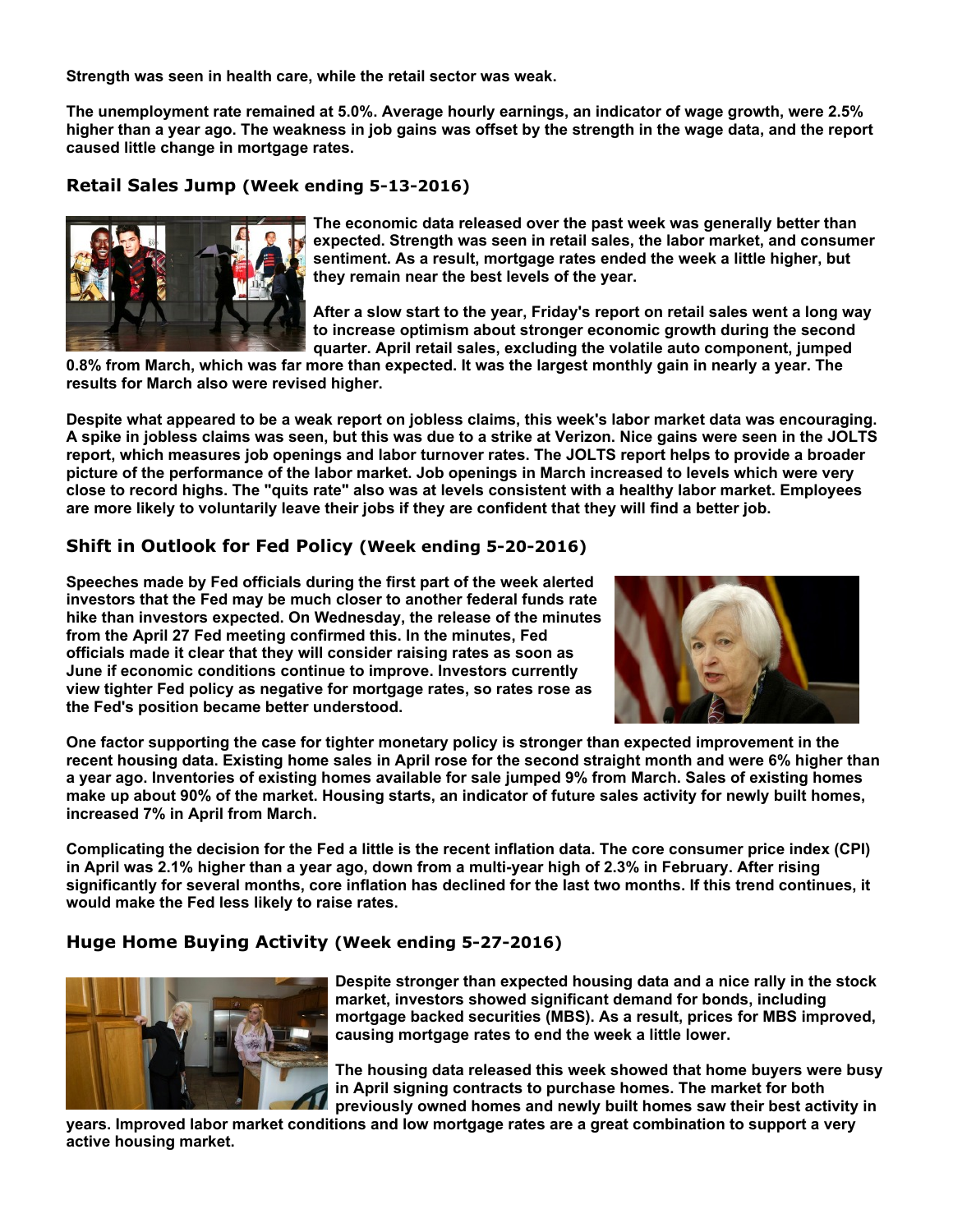**The Pending Home Sales Index, which measures the number of contracts signed to buy previously owned homes, jumped in April by 5% over March, to the highest level of activity since February 2006. Similarly, the New Home Sales report, which measures the number of contracts signed to buy newly built homes, surged by 17% over March, to its best level since January 2008.**

**The Fed has stated that the decision on when to next hike the federal funds rate will depend on the incoming economic data. This week's data certainly increases the chance of a rate hike in the near term. Besides the strong housing data, Durable Goods orders rose in April by much more than expected. Orders jumped 3.4% from March when an increase of only 0.5% was expected. March orders were revised higher as well. Although the durable orders data is volatile from month to month, the April data does show that demand for big ticket items is high and that there is confidence in improved future economic activity**

### TIM MORTGA

**After 12½ years and 150 issues, coming up with new topics that interest's one's readership is a challenge. Sometimes you build on previous ones (as new information warrants) or revise old ones.**



**Today's topic is reworking a familiar theme of mine—not paying the front-loaded costs associated with a refinance for a second, or more times. I touched upon this topic back in November 2010 (Volume 7, Issue 11) "The Second Biggest Mistake Borrowers Make" and again in August 2013, (Volume 10 issue 8) "The Most Common Mistake Homeowners Make". They were among my most popular issues and ones that garnered the most response.**

**In brief, I explained that the most common mistake that borrowers make was to refinance from a mortgage with a higher interest rate into one with a lower interest rate but not one that reduces the term of their loan. That is, they were refinancing out of one, with a 30-year term, into another one with an identical term. Amortizing mortgages have equal monthly payments, but with very disparate amounts going toward interest and debt reduction in the early years of a loan because they are heavily front-loaded on interest. So, borrowers who do this are getting very little traction on debt reduction since they are paying the up-front interest all over again when they refinance from one mortgage to another with the same term. Although the**



**borrower may be saving \$200, \$300, or more dollars per month as compared to what they were paying, they have done nothing to reduce their principal. In many cases, borrowers slightly compound their error by financing the cost of the new mortgage into the loan.**

**The solution I explained was to always gravitate to a shorter term when refinancing (providing one can afford the higher mortgage payment that usually accompanies the shorter term). Not only does it allow one to pay off one's mortgage sooner, but one saves tens of thousands, if not hundreds of thousands of dollars in interest expense over the term of the mortgage. An added benefit of a shorter term is that in most cases the shorter the term, the lower the interest rate.**

**Some days one feels truly prescient because it is as though the mortgage gods read my newsletter and have done something to benefit borrowers. Within the past year, there are now at least a couple of**



**lenders that have begun offering what one calls "customized terms" and what another is awkwardly affixing a new appellation to the concept labeling it a "yourgage" (your mortgage on your terms). If you are like most people, you have a 30 year mortgage. It may be at a fixed rate or it may be and an adjustable rate (ARM). Have you ever wondered why there aren't 27 year mortgages or 19-year ones or even one that is amortized over say 8 years? Well, now, those options are available. Pick any term between 8-30 years and I**

**can get it written. To be clear, if you have been paying on a 30-year mortgage for let's say anywhere between 1 year and 22 years it would likely behoove you to refinance into a mortgage with a shorter term. The reasons for this are often a lower rate (rates hit 3 year lows a month ago), a lower payment, and you avoid the high amount of interest that goes toward debt service in the early years of a 30 year mortgage.**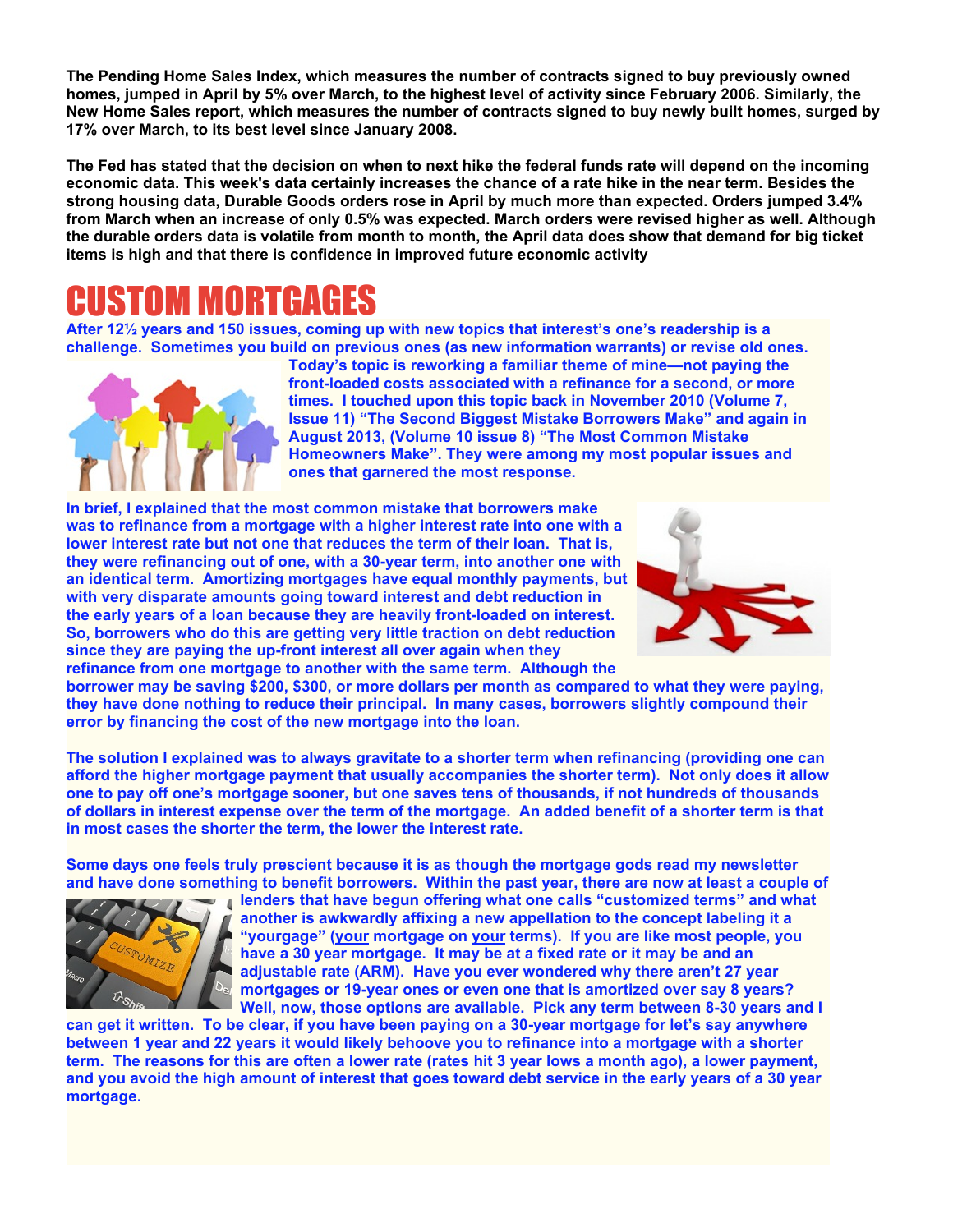#### **THE CUSTOMIZED MORTGAGE TERM**

**I have at least three lenders that accommodate borrowers in this regard. All will only do it for a CONFORMING LOAN AMOUNT, meaning any loan amount under \$580,750 in San Diego County and as**



**high as \$625,500 in Los Angeles and Orange County. One, however, will do this only for FIXED RATE PRODUCTS (no adjustable rate mortgages) but the other two will write them for ARMs, as well. As an example, let's say that you have a 30 year mortgage that you have been making payments on for the past 9 years and you want to refinance at today's lower interest rates. You'd like to refinance into say a 15 year term, but the payments are a bit too steep for your comfort zone (or**

**perhaps your Debt to Income (DTI) ratio would be too high to qualify). So the easy and obvious answer would be to refinance into a mortgage with a 21-year term. Note: If you can afford it, you might want to go for a 20 year term as the rate would likely be an 1/8th cheaper in rate. The dual benefit in this instance is that one ends up with not only a lower rate, but a lower payment, as well.**



**RETIREMENT PLANNING In another instance, you might want the term to conform to the age at which you are likely to retire. It's always nice to NOT have a mortgage payment at retirement since the individual is presumably making less money because they are no longer working. So, let's say you are age 52 and you plan to retire at age 65. Further, you have been making payments on your 30 year mortgage for 13 years and you can afford the larger payment that one would likely incur with a shorter term. Back in 2003, when you bought your home for \$625,000, putting 20% down, left you with a loan balance of \$500,000 at a interest rate of 5% (the going rate back then). Your payments on a 30 year fixed were \$2684/month, Principal and Interest (P +I). After**

**13 years of making your mortgage payment, your loan balance is now \$368,364 and you have 17 years left on your mortgage term. It would be of benefit to recast your loan into one with a 13 year term because you will not only end up with a lower rate and save tens of thousands of dollars of interest over the term of the loan. The payment on a 13 year term would at today's going rate is 2.5% and the payment would be \$2768, just \$84 more per month than what you are currently paying. The net benefit is that you would have a rate that was half of what your current rate was, you would be saving tens of thousands in interest, own your home free and clear 4 years sooner and all with only an \$84/month bump in your payment.**

**Customizing your mortgage terms is rather simple: You can select from terms in five range groups as follows: 30-26 years, 25-21 years, 20-16 years, 15-11 years, or 10-8 years. The ranges dictate the interest rate for the range, with the shorter terms having the lowest interest rates.**

**Note: These "flex term" products are limited to conventional mortgages, with one exception—a couple of lenders offer them for their DU Refi Plus and LP Relief or Open Access programs (for borrowers who are upside down in their mortgage—essentially owing more than the house would appraise for).**

**Bottom line: There's no longer any reason to make "The Second Biggest Mistake Borrowers Make" or "The Most Common Mistake Homeowners Make". And remember, you heard it here, first.**

**P.S. In case you were wondering about what is "The Biggest Mistake Borrowers Make"…it's that they shop for an interest rate rather than shopping for a mortgage broker, but that's a whole other story.**